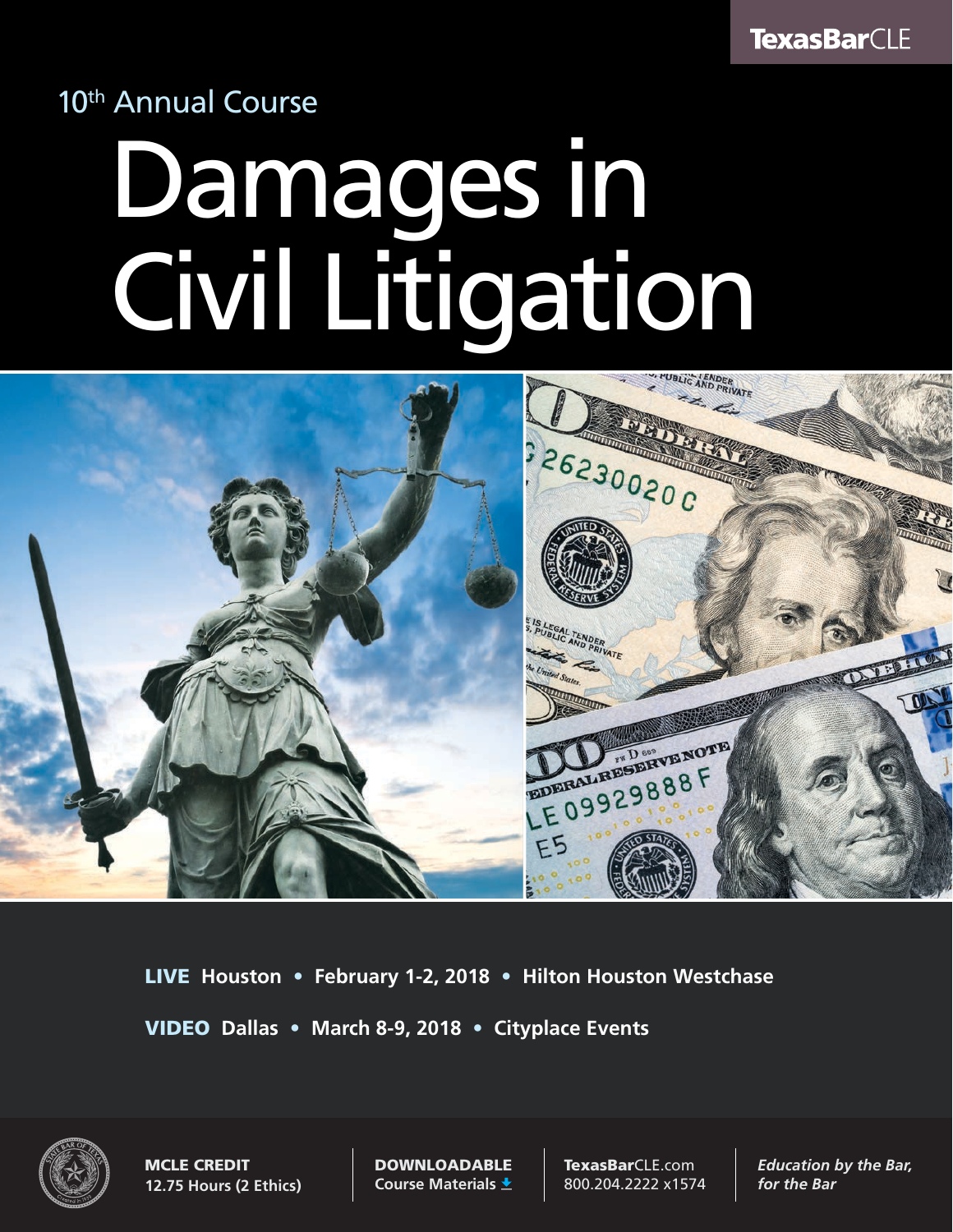# Damages in Civil Litigation

Register early and **save up to \$100!**

Lawyers licensed 5 years or less take **HALF OFF!**

LIVE **Houston** February 1-2, 2018 Hilton Houston Westchase

Register by **January 18** to save!

VIDEO **Dallas**

March 8-9, 2018 Cityplace Events

Register by **February 22** to save!

#### **Thursday**

6.25 hours including 1 ethics

- 8:00 **Registration Coffee and Pastries Provided**
- 8:55 **Welcoming Remarks** *Course Director* Christy Amuny, *Beaumont* Germer
- 9:00 **How to Challenge Damage Experts** *.5 hr* Michael H. Bassett, *Dallas* The Bassett Firm
- 9:30 **Chapter 33: A One-Stop Statute for Your Damage Awards** *.5 hr* Jody S. Sanders, *Fort Worth* Kelly Hart & Hallman
- 10:00 **Effective Use of the Excessive Demand Doctrine and Rule 167 Offers of Settlement** *.5 hr (.25 ethics)* Sofia A. Ramón, *McAllen* Ramón Worthington
- 10:30 **Break**
- 10:45 **Trade Secrets Update: The Texas Supreme Court Raises the Bar for Lost Profits Damages Again** *.75 hr* Robert Ford, *Houston* Fogler, Brar, Ford, O'Neil & Gray Christopher D. Porter, *Houston* YetterColeman
- 11:30 **Exemplary Damages** *.5 hr* Jennifer H. Doan, *Texarkana* Haltom & Doan

12:00 **Break - Lunch Provided**

 $0.988F$ 

12:15 **Luncheon Presentation: Appellate Issues in Damages** *1 hr (.5 ethics) Moderator* Steven K. Hayes, *Fort Worth* Law Office of Steven K. Hayes

> *Panelists* Hon. Gina M. Benavides, *Corpus Christi* Justice, Thirteenth Court of Appeals

Hon. Tracy Christopher, *Houston* Justice, Fourteenth Court of Appeals Hon. Daryl L. Moore, *Houston* Judge, 333rd Civil Court

- 1:15 **Networking Break Coffee and Desserts Provided**
- 1:30 **Personal Injury Damages** *.5 hr* Paula Fisette Sweeney, *Dallas* Slack & Davis
- 2:00 **Proving Actual Damages in Real and Tangible Property Cases** *.75 hr* William J. Chriss, *Corpus Christi* Law Office of William J. Chriss
- 2:45 **Break**
- 3:00 **Commercial Property Damages** *.5 hr* Retta A. Miller, *Dallas* Jackson Walker
- 3:30 **Damages in Professional Malpractice** *.75 hr (.25 ethics)* Randy Johnston, *Dallas* Johnston Tobey Baruch
- 4:15 **Adjourn**

#### Friday

6.5 hours including 1 ethics

- 8:00 **Coffee and Pastries Provided**
- 8:40 **Announcements**
- 8:45 **Addressing Damages in Voir Dire, Opening Statements, and Beyond** *.75 hr* Lamont A. Jefferson, *San Antonio* Jefferson Cano Kathryn Snapka, *Corpus Christi* The Snapka Law Firm
- 9:30 **Strategies for Maximizing and Minimizing Damages** *.75 hr* Quentin Brogdon, *Dallas* Crain Lewis Brogdon

Mitzi S. Mayfield, *Amarillo* Riney & Mayfield

10:15 **Break**

- 10:30 **Contractual Damages: Liquidated Damages After** *TXU .5 hr* Hon. Craig Estlinbaum, *Bay City* Judge, 130th Judicial District Court
- 11:00 **Damages in Employment Law** *.5 hr* Mark A. Shank, *Dallas* Gruber Hail Johansen Shank

#### 11:30 **Break - Lunch Provided**

11:45 **Luncheon Presentation: Hot Topics and Trends from the Bench - Damages** *1 hr (.5 ethics) Moderator* John V. Jansonius, *Dallas* Jackson Walker

> *Panelists* Hon. Ken Molberg, *Dallas* Judge, 95th Civil District Court

Hon. Rose Guerra Reyna, *Edinburg* Judge, 206th District Court

- 12:45 **Networking Break Coffee and Desserts Provided**
- 1:00 **Oil and Gas Damages** *.5 hr* Harper Estes, *Midland* Lynch, Chappell & Alsup
- 1:30 **Defamation, Reputational, and Non-Disparagement Damages** *.5 hr* Ray Thomas, *McAllen* Ray Thomas PC
- 2:00 **Remedies for Breach of Fiduciary Duty Claims** *.75 hr (.25 ethics)* David Fowler Johnson, *Fort Worth* Winstead
- 2:45 **Break**
- 3:00 **Proving and Defending Attorneys' Fees** *.5 hr (.25 ethics)* Kurt Kuhn, *Austin* Kuhn Hobbs
- 3:30 **Discovery of Damages in Texas** *.75 hr* Paul N. Gold, *Houston* Aversano & Gold
- 4:15 **Adjourn**

#### MCLE CREDIT

**2 3 12.75 Hours (2 Ethics) MCLE Course No: 928015238** Applies to the Texas Bar College and to the Texas Board of Legal Specialization in Civil Appellate, Civil Trial, and Personal Injury Trial Law.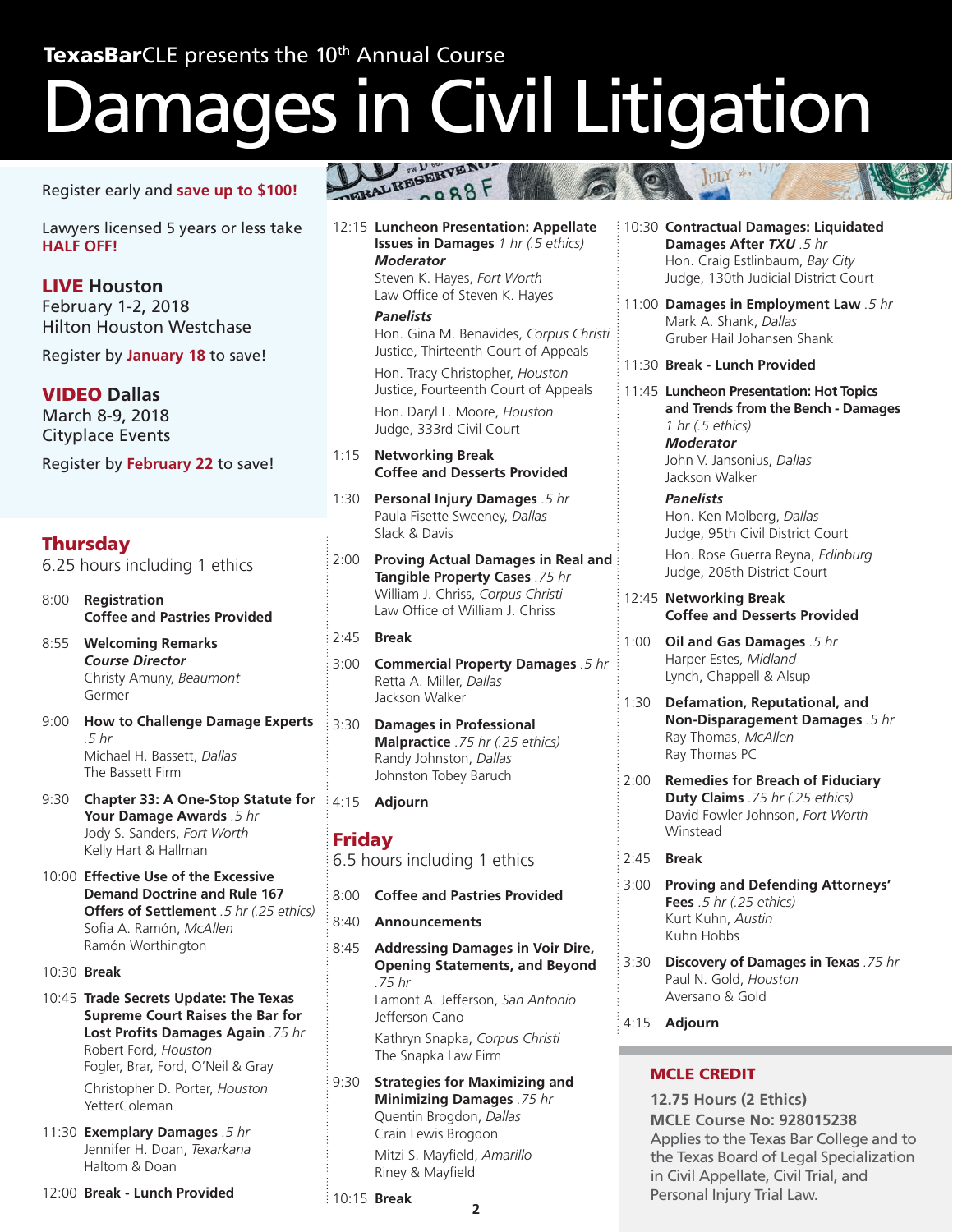### F Y I The contract of the contract of the contract of the contract of the contract of the contract of the contract of the contract of the contract of the contract of the contract of the contract of the contract of the cont

#### **Ways to Save on This Course!** And The Reserve Your Hotel Room Early

#### **Meet the Register by Deadline and Save \$50**

because early registrations help us ensure that sufficient course books, seating, and refreshments are available. Course materials and seating will be reserved for preregistrants until the start of the first topic.

#### **GO GREEN and Save \$25**

Select the PDF download ONLY for a discount.

#### **Earn Discounts by Registering Five or More**

from your firm or agency. Contact Firm & Group Sales Manager Laura Angle at 512-263-2802 or laura.angle@texasbar.com

#### **HALF OFF for Attorneys Licensed in Texas 5 Years or Less!**

You read that right! See the registration form.

#### **Scholarship Information**

TexasBarCLE offers scholarships for live courses, video replays, online classes, and webcasts. To apply or learn more, call 800-204-2222, x1490, Mon-Fri 8am-5pm CT. Please apply at least two weeks prior to any live/video replay course or at least one week prior to any webcast or online class.

#### **Active Texas State, County, and Federal Judges, Administrative Law Judges, Hearing Examiners, and Judge's Staff Attorneys may attend for free, provided:**

(1) the course directly relates to the judge's/tribunal's jurisdiction,

(2) the judge is a full-time judge or retired under a judicial retirement system, and (3) space is available for all paying registrants.

This privilege does not extend to prosecutors, receivers, trustees, other court staff, or persons serving part-time in a judicial capacity. Actual attendance is required to receive course materials.

#### **Parking Information**

is subject to change and does not guarantee available space.

#### **If You Need Special Accommodations to Attend or Have a Food Allergy,**

please contact us as soon as possible at 800-204-2222 x1751. For Cityplace Events in Dallas, please call us in advance of your arrival so that assisted parking can be arranged for drivers of handicap-designated vehicles.

#### **Registered but Can't Attend? Still Earn MCLE Credit**

and receive course materials by (1) calling 800-204-2222 x1574 to transfer your registration to a later presentation or (2) taking the course online later, in which case you'll automatically be sent the course materials. If you wish a refund instead, mail or fax (512-427-4443) your request so that we receive it at least one business day before the program.

#### **FREE TO OUR REGISTRANTS! Online Videos and MP3s of the Topics**

will be available to registrants 6-8 weeks after the course. Provide your e-mail address when preregistering to be notified when and how these benefits may be accessed. (Note: Presentation lengths may vary from that which was advertised.) There's no extra charge; as a registrant, you're already entitled!

#### **Interested in Sponsoring or Exhibiting at this Course or Others?**

Contact Julie Marshall at 512-427-1797 or julie.marshall@texasbar.com.

#### **Policy of Impartiality**

The State Bar of Texas does not endorse political candidates. When a candidate for the public office is included in promotion for or participates in a TexasBarCLE event, the State Bar is not taking a position for or against anyone's candidacy.

Hotel rooms have been blocked at special rates on a space available basis. To make a reservation, contact the hotel and indicate that you will be attending this State Bar of Texas course.

#### **LIVE Houston**

Hilton Houston Westchase 9999 Westheimer Road Houston, TX 77042 713-974-1000 \$159 single/double Deadline: January 11, 2018



Parking: Self-parking is complimentary.

Make your reservation online: www.texasbarcle.com/?a=DAMAGES

#### **VIDEO Dallas**

Cityplace Events 2711 N. Haskell Avenue Dallas, TX 75204 214-515-5100



Parking: Self-parking is \$10 per day in the Cityplace Events garage.

No hotel rooms have been blocked for this video replay.

#### **Course Director**

Christy Amuny ........................................................Beaumont

| <b>Planning Committee</b> |  |
|---------------------------|--|
|                           |  |
|                           |  |
|                           |  |
|                           |  |
|                           |  |
|                           |  |

#### **TexasBarCLE Planning Team**

| Virginia Izaguirre Director of Program Planning |  |
|-------------------------------------------------|--|
| Katherine Korrodi  Senior Program Coordinator   |  |
|                                                 |  |
|                                                 |  |

#### **State Bar of Texas**